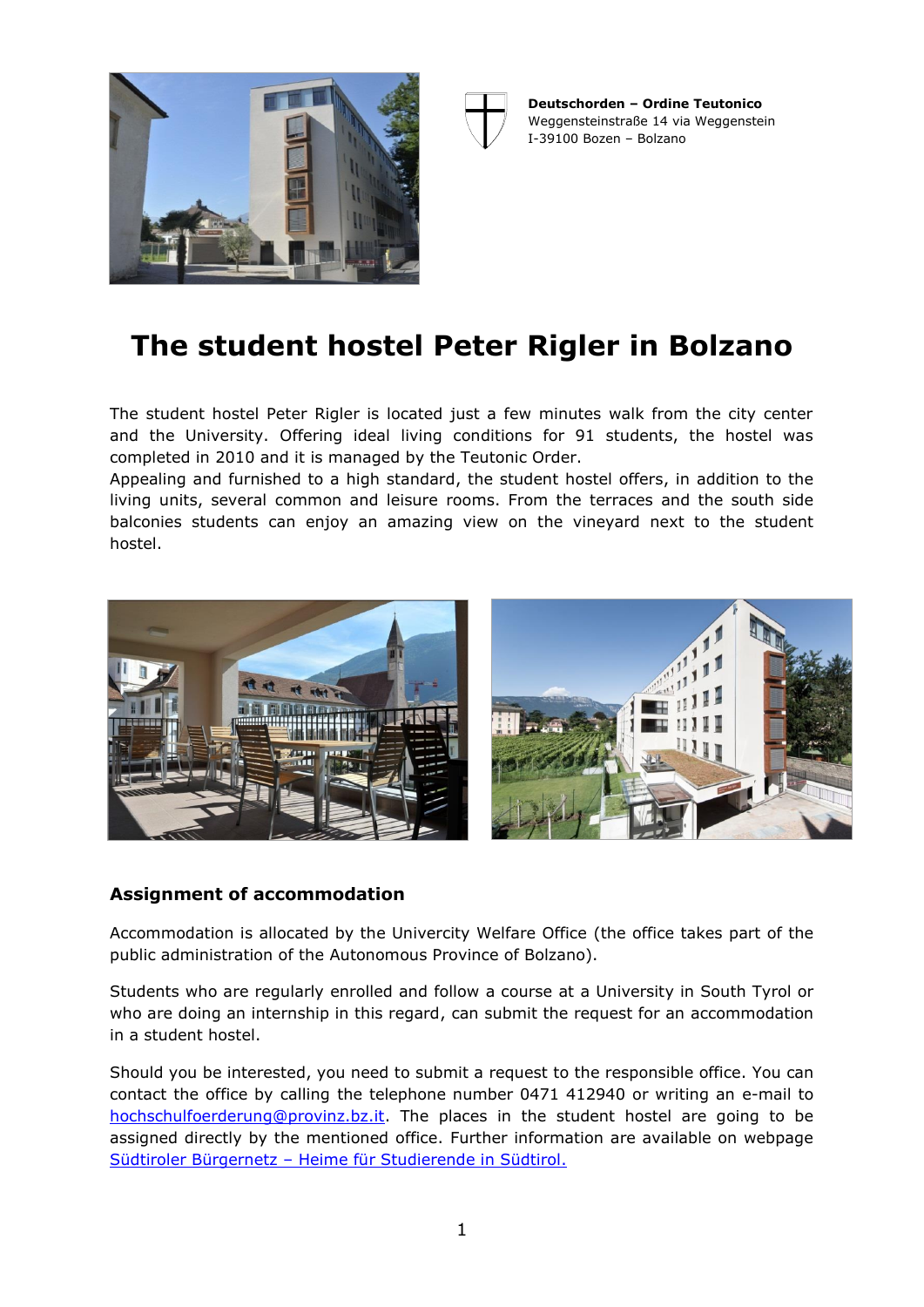# **Apartments – furnishings**

The Peter Rigler Student Hostel has apartments (some with balcony) with 2 or 3 single rooms, kitchenette and bathroom. The apartments are equipped as follows:



## **Bedroom**:

bed, mattress, mattress cover, storage box under the bed, bedside cabinet, wardrobe, shelf, desk, chair, container with fixed wheels under the desk, pin board, internet (WIFI), TV access.

Using the mattress cover is obligatory.

There are no coverlets, pillows, bedclothes, towels – you will have to bring yours or you can buy them in the student hostel. You have the possibility to rent a coverlet (liable to charges).



**Bathroom:** hand washbasin, mirror, toilet, shower, bidet, towel rail.

## **Kitchen**:

cabinets, sink, glass-ceramic cooktop (no magnetic induction), fridge with icebox, microwave, table and chairs.

There are no dishes, pots, cutlery - you need to bring your own kitchen utensils.

Note: Aluminium cookware is not allowed on the ceramic hobs, only high-quality and suitable dishes are permitted.

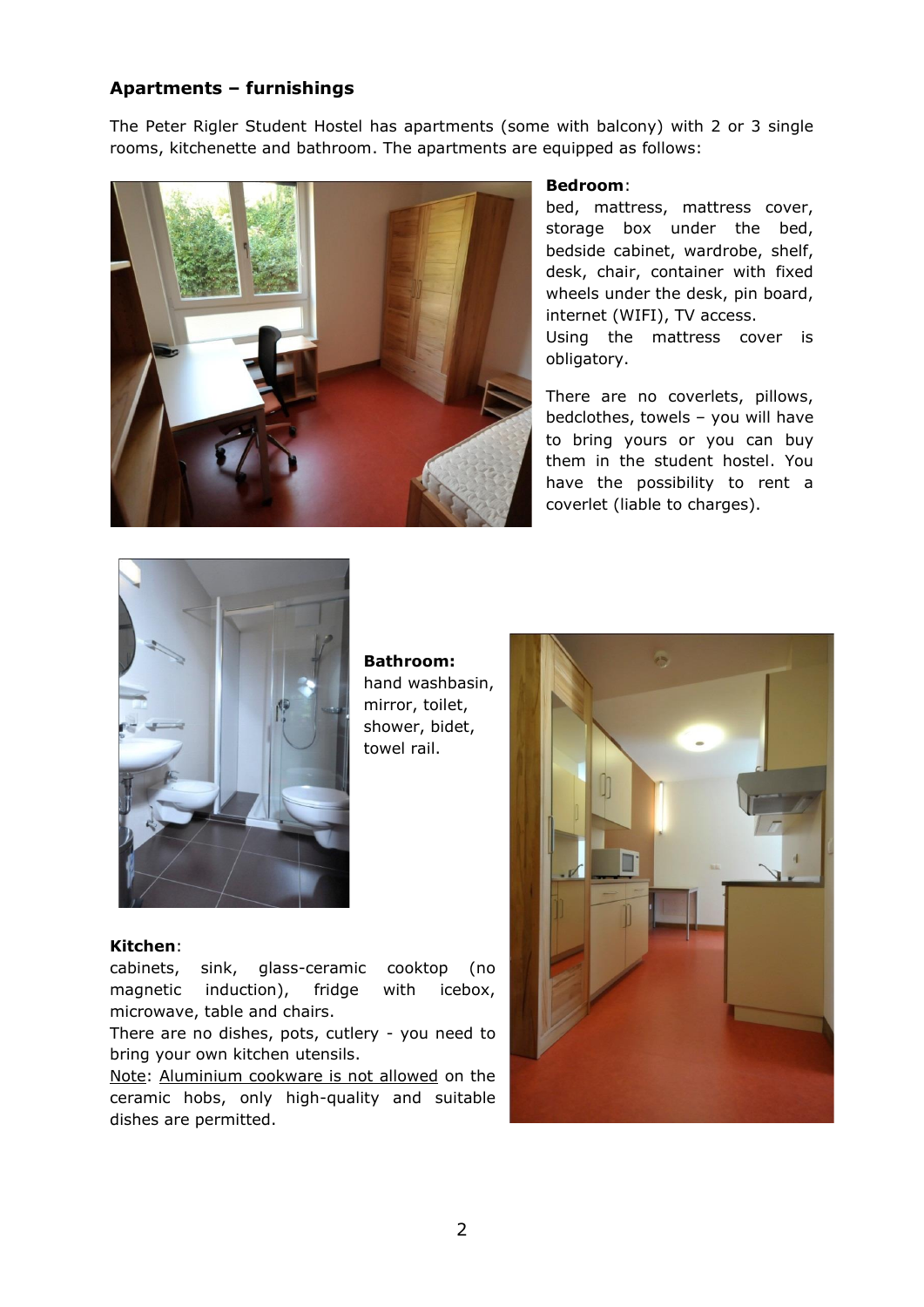# **Common rooms – services in the student hostel**

You can use a lot of common rooms and services: TV rooms with DVD player, a common kitchen (with oven), common terraces, a study room, fitness room, game room (billiard, table tennis, kicker), outdoor volleyball and soccer field, music room, room with internet point.